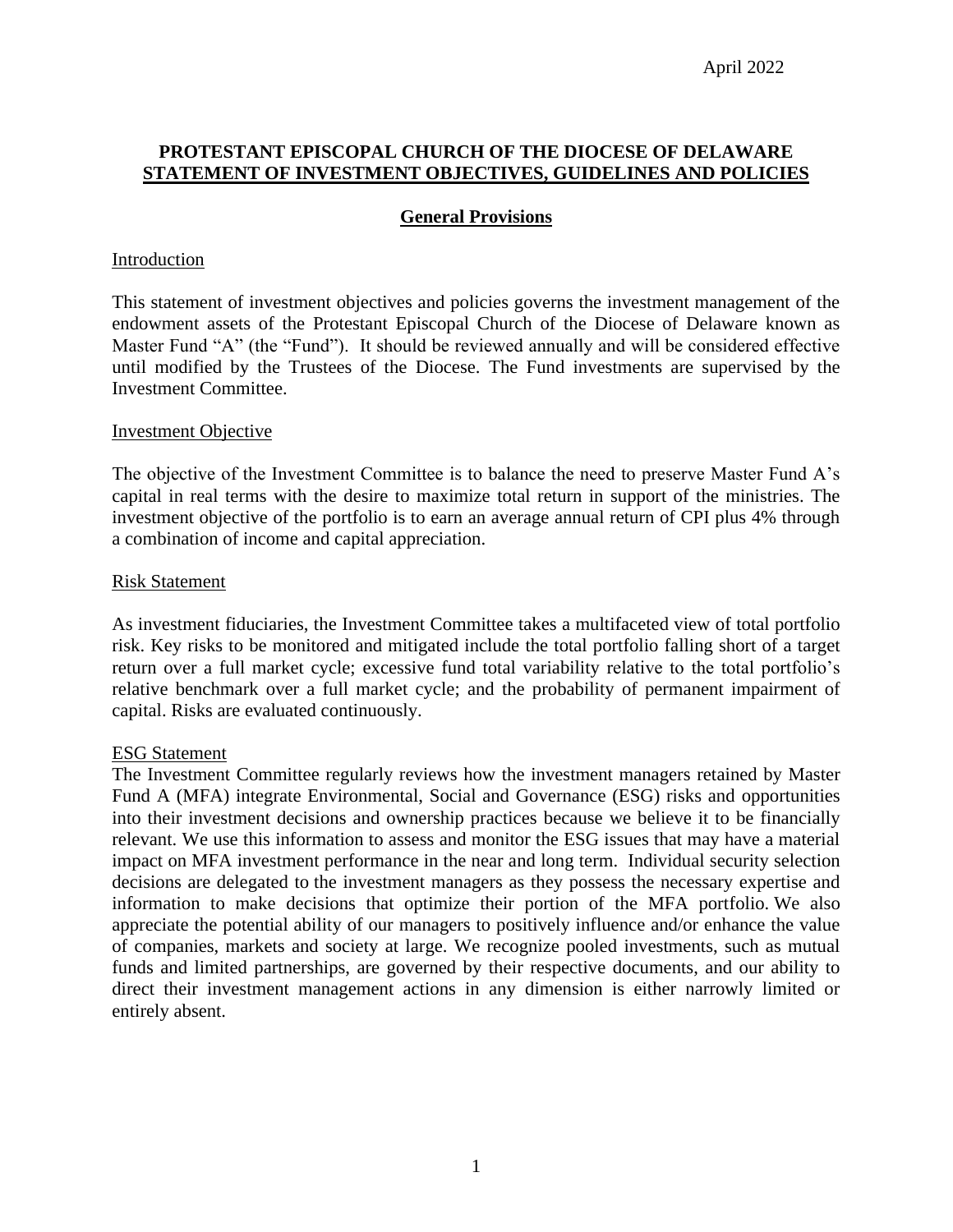# Investment Management Structure

External investment managers selected by the Investment Committee with the approval of the Trustees manage the assets with complete discretion within the parameters of the investment style for which they were engaged. Managers are evaluated regularly by the Committee.

## Portfolio Composition and Asset Allocation

Fund assets should be diversified both by asset class and within each asset class so that no single security or class of securities shall have a disproportionate share of total assets. To achieve its investment objective, the Fund shall be divided into a Fixed Income Portion and an Equity Portion. Overall allocation between these two major asset allocations shall be reviewed regularly by the Investment Committee.

Current target ranges for Asset Allocation are as follows:

| Class        | Percentage of Assets |
|--------------|----------------------|
| Equities     | 50%-75%              |
| Fixed Income | 25%-50%              |
| Cash         | $0\% - 5\%$          |

Asset Allocation should be reviewed regularly by the Investment Committee, altered as the Committee feels market forces dictate, and rebalanced whenever an asset class exceeds the range of its percentage of total assets currently in place.

## Guidelines for Investment Managers

Managers must remain consistent with the investment style for which they are engaged.

Dollar denominated non-US investments, such as American Depository Receipts (ADR's) and American Depository Shares (ADS's), are allowed in each manager's portfolio without limitation. The market value of securities transacted on a foreign exchange is limited to 10% of the value of each manager's portfolio. Likewise, no security of any individual issuer, except the U.S. Government, shall exceed 10% in market value of any manager's portfolio except on isolated occasions and for a limited period of time.

Investments shall be only in marketable securities; this precludes not only private placements and restricted securities, direct real estate investments, oil and gas investments, venture capital, rights or warrants, physical commodities or physical commodity contracts, but also public issues for which the market is severely restricted. Rule 144A securities are not considered private placements and are eligible for investment. All holdings, with the notable exception of Select Equity Group (SEG), must be sufficiently liquid so as to allow liquidation of the entire portfolio on no more than one month's notice.

Cash equivalents will be invested in high quality instruments. The ratings of commercial paper purchased individually shall be A-1/P-1 or comparable as measured by a standard rating service.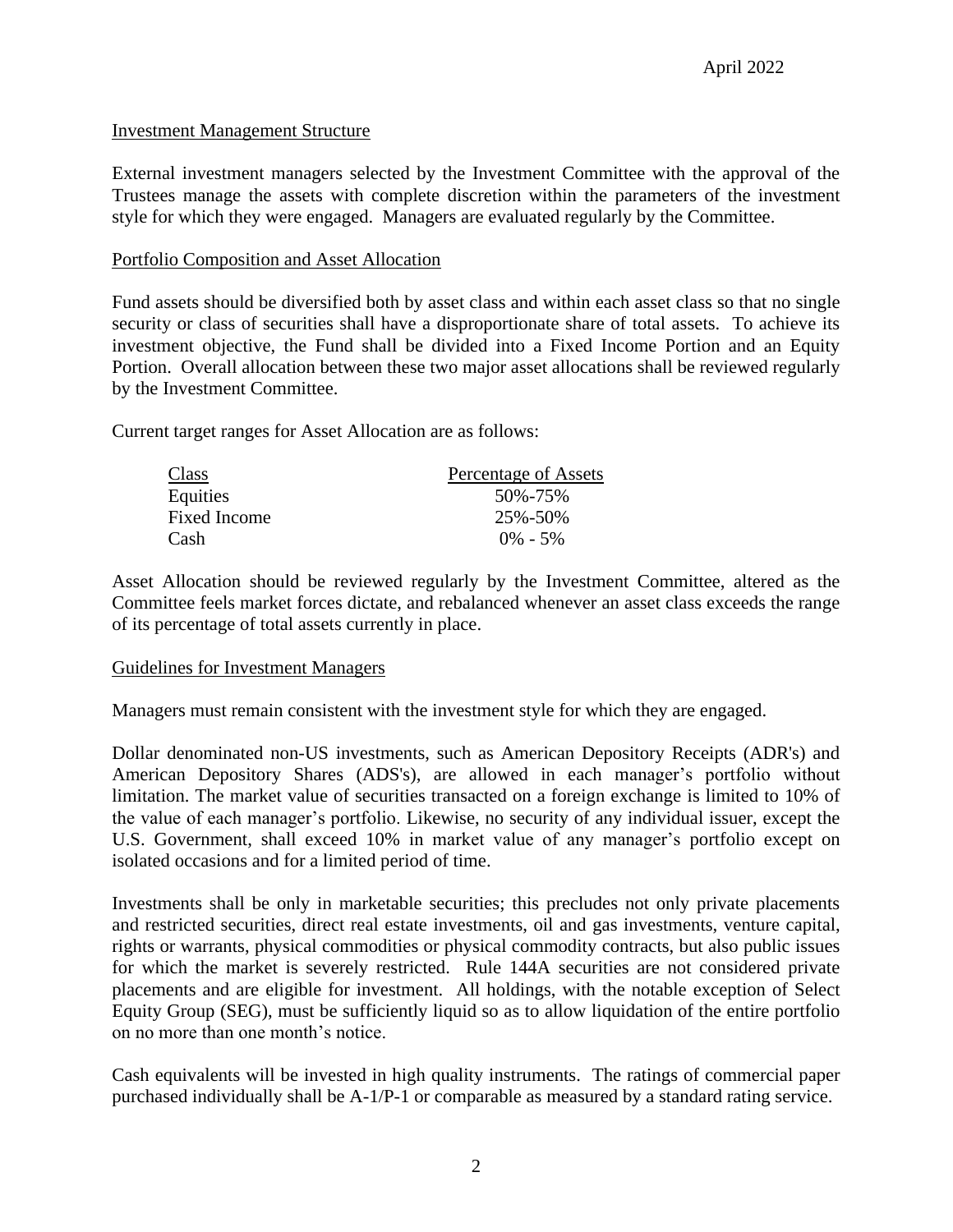Transactions should be entered into on the basis of best execution, which is interpreted normally to mean a combination of best-realized price, commission and service.

With the exception of money market funds, the Investment Committee is to be notified before any assets are invested in pooled funds, and the fees shall be adjusted so there is no double charge.

With the exception of SEG, a long short hedge fund, the investment managers shall not purchase securities on margin, sell short, lend securities, trade in options or futures, or leverage the portfolio.

An equity investment manager is expected to maintain a diversified portfolio at all times. The portfolio is not considered diversified if it contains a large proportion of interest sensitive stocks (such as utility, bank, finance, insurance, construction or companies with unsound debt structures), or other groups subject to a single significant economic, social or political event, as, for example, a cut in defense spending.

No initial purchase of an equity security of any one company should exceed 5% of the equity portion of an investment manager's assets.

# **Fixed Income Portions**

The purpose of the Fixed Income Portion (bonds, income-oriented investments, and cash equivalents) is to achieve the highest total return consistent with the guidelines given herein and the relevant indices determined by the Investment Committee, while protecting principal and minimizing market risk and volatility. Eighty five percent of fixed income securities must be of class "BBB/Baa" or better as rated by a standard service (for example Moody's, Fitch and/or Standard & Poor's) at the time of purchase. The remaining 15% may be invested in bonds rated below investment grade. Overall, the portfolio should generally be of class "A" or better.

The average duration of the portfolio will be at the discretion of the investment manager.

## **Equity Portions**

The purpose of the Equity Portion (stocks, equity-oriented investments, and cash equivalents) held by equity managers is to provide a total return from a combination of growth in principal and current income to prudently increase the value of the Fund's assets over time. The Equity Portion may be invested in all classes of securities as conditions dictate and will be managed with a primary objective of achieving a rate of return sufficiently above the inflation rate to preserve the value of the assets in real terms. The expectation is that most of the Equity Portion will be invested in equities most of the time.

The absolute investment objective is to earn at least a 5% cumulative annual real return, after adjustment by the Consumer Price Index (CPI), over rolling five (5) year periods.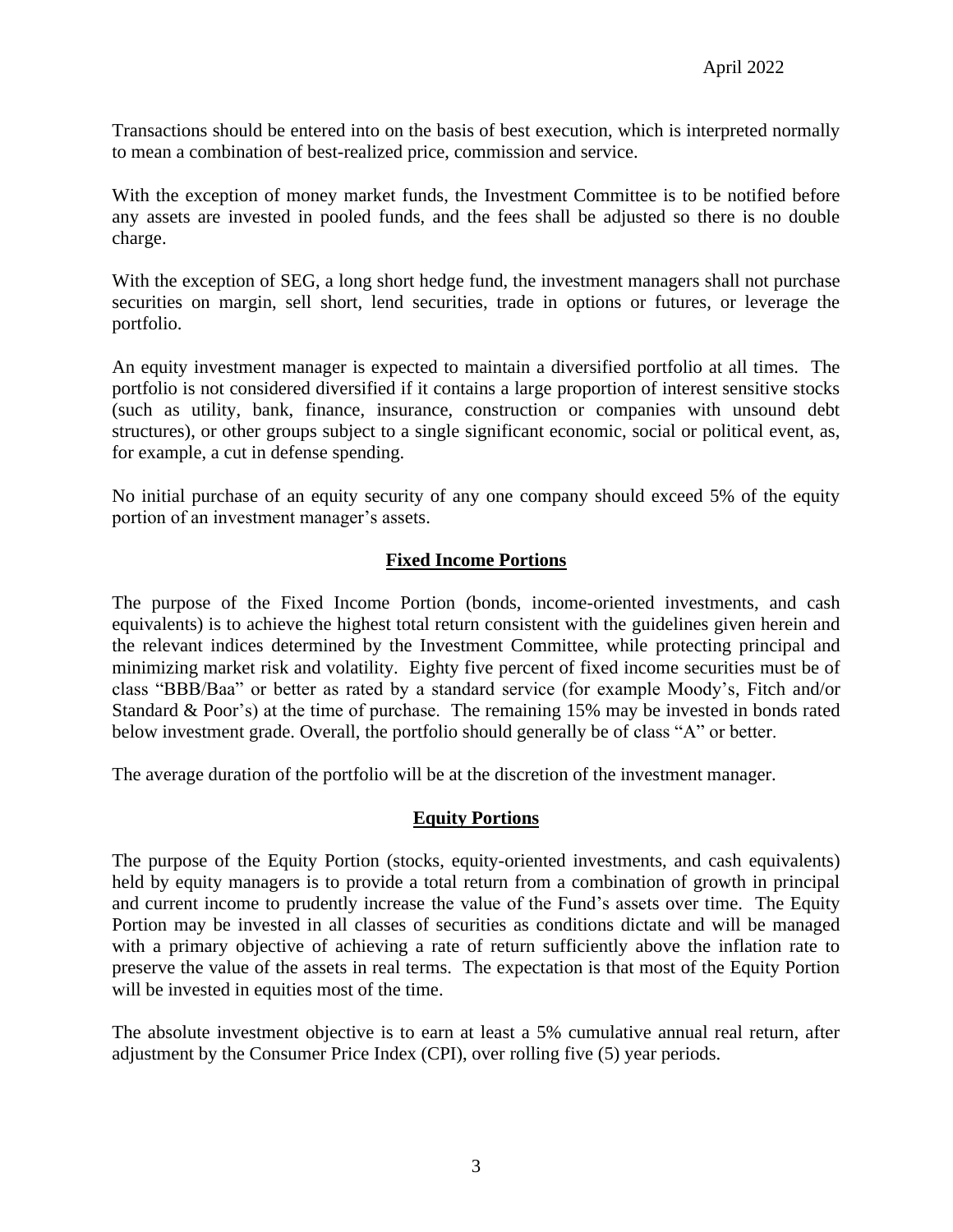In addition, although much depends on market conditions, the investment manager is to try to avoid a portfolio composition, which might lead to a negative five percent (-5%) total rate of return in any fiscal year.

Relative performance should be better than the median performance in stocks when judged against a suitable index of other equity portfolios over rolling (3) year periods.

# Monitoring of Objectives and Results

Individual managers shall report the results of their portfolios each calendar quarter, and their performance will be measured against the market indices chosen by the Committee. During each meeting the investment manager's investments will be compared with this document to ensure compliance with the objectives and guidelines. It is understood that manager performance is generally measured more effectively over longer periods of time. However, managers may be hired, terminated, or the amount invested with them reduced upon the proper notice. If a manager believes that any policy guideline inhibits performance, it is that manager's responsibility to communicate this view to the Investment Committee.

All material to be covered during each meeting should be mailed to each Investment Committee member for distribution prior to the meeting. A written quarterly review is required which should include the following information:

- Investment environment and strategy employed for the most recent past period and departures from the prior outlook.
- A look forward at the economic and market situation and the portfolio's posture given the probable outlook, together with the results likely in the event that the future does not accord with the assumptions.
- Statement of assets in the investment manager's current format.
- In the case of an equity manager, a listing of the ten largest equity securities holdings showing market value and percent of total market value for each and for all ten.
- Statement of transactions in the investment manager's current format including a separate listing of new securities acquired and those disposed of during the period including the cost basis and market value for each.
- Annually, a listing of commissions generated and brokers used.
- Other items of importance which may occur, such as changes in the working relationship necessary to comply with pertinent legislation; material changes in the investment manager's organization, including client service representatives or portfolio managers working directly with the account, investment philosophy or outlook; recommendations concerning any change in policy which the investment manager believes should be considered.